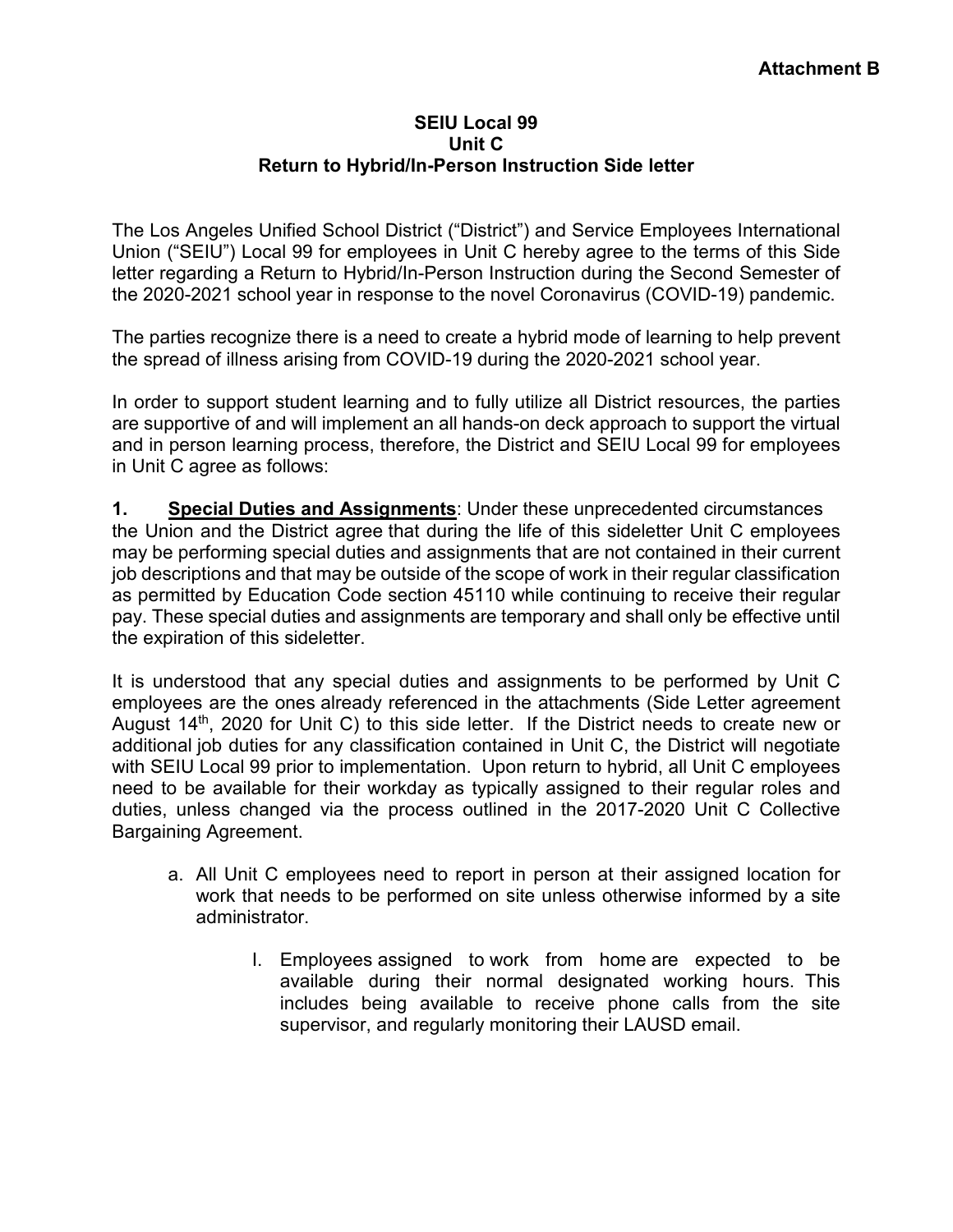## **2. Professional Development and Training:**

Any training or classes offered by the District to those performing work remotely shall be in a virtual platform.

**3. Employee Safety and PPE:** The District will follow safety guidelines as determined by the Los Angeles County Department of Public Health in order to prevent the spread of illness arising from COVID-19. The District believes in a best in class approach to ensure the health and safety of its employees and therefore commits to the following:

- Symptom checks and screening
- Modified classroom layouts
- Physically distancing of 6+ feet
- One direction traffic in hallway(s)
- Requiring of face coverings
- Hygiene training
- Hand washing signs/instructions at all sites
- Electrostatic cleaning
- Disinfecting of desks, tables, and chairs
- Upgrading air filtration systems to MERV 13
- Disinfecting of high-touch surfaces
- Modifying of air circulation systems
- Disinfecting equipment
- Increasing of custodial staff
- Modifying room layouts
- Posting of required signage
- PPE kits that include face coverings for all staff at all school sites
- Provide appropriate PPE to staff as required by their class description and the Los Angeles County Department of Public Health
- Soap, paper towels, and hand sanitizer in every classroom
- Published health protocols

3.1 Contact Tracing: Upon notification that an employee or student has a positive COVID-19 test result, the District will comply with all State and County reporting requirements and assist with contact tracing.

3.2 Face Coverings: The use of face coverings shall be enforced at all District facilities and in District vehicles in accordance with the Los Angeles County Department of Public Health guidelines. The District will maintain an adequate supply of face masks to facilitate compliance.

3.3 Training: To help prevent the spread of COVID-19, the District will provide employees with information on appropriate health and safety measures. Information shall be provided during employees' regular working hours.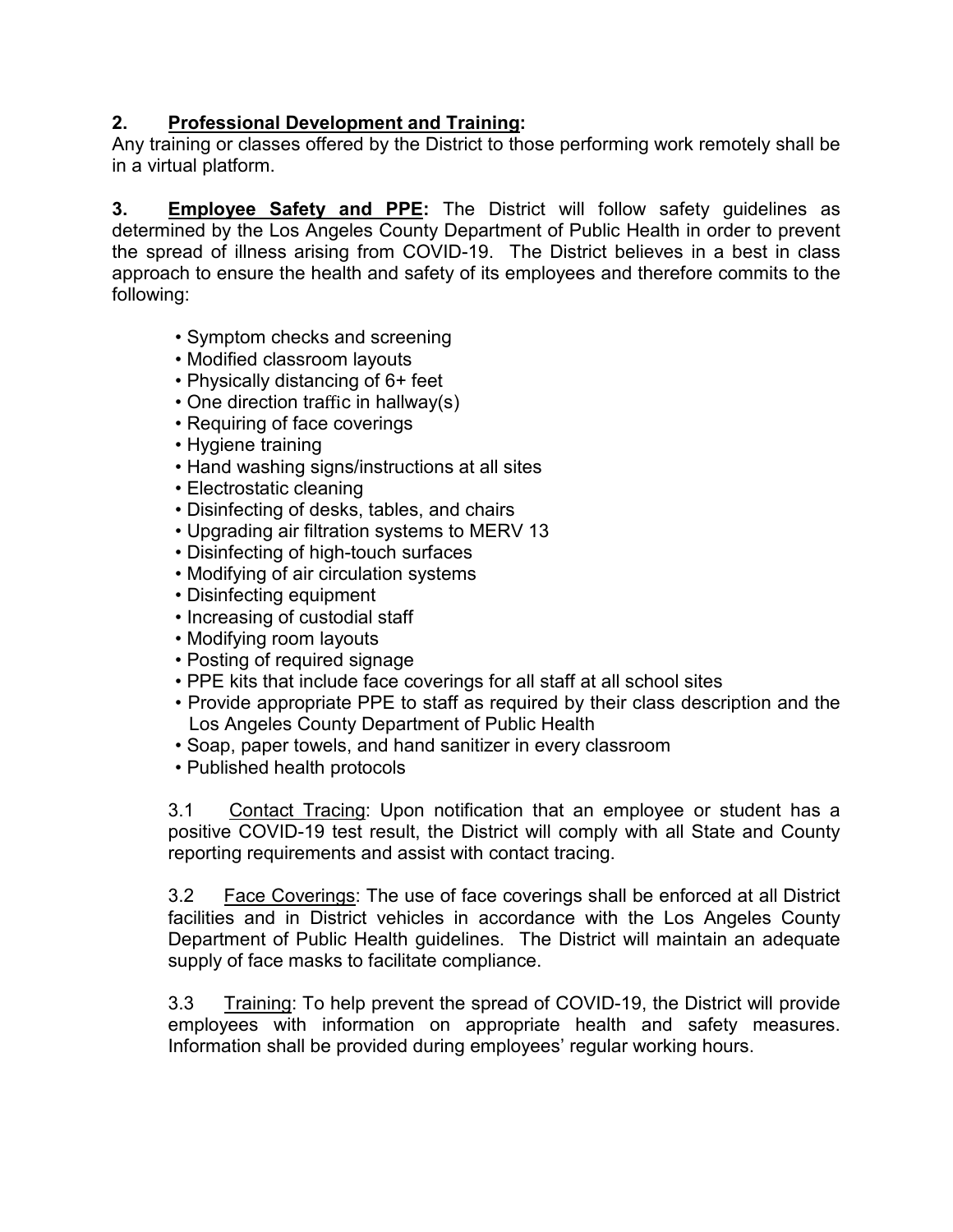3.4 Physical Distancing: Physical distancing shall be enforced at all District sites and facilities in accordance with the Los Angeles County Department of Public Health guidelines.

3.5 Safety Collaborative: The District and SEIU shall participate in an ongoing Safety Collaborative Committee which shall meet once per month to ensure the safety of all employees. The Collaborative Committee shall include two representatives from SEIU to discuss:

- PPE availability at the sites
- Training needs at sites
- Physical distancing practice

3.6 Reporting of Unsafe Conditions: Unit C represented employees are encouraged to report unsafe working conditions at their school or work site to their Supervisor or site Administrator. This section does not waive the ability of any employee to exercise any of their rights under the CBA as stated in Article XVIII or seek support from their union if they feel working conditions are unsafe*.*

## **4. Compensation and Benefits:** The following shall apply:

- a. Any and all legislative/executive orders that apply to providing employees any additional supplemental paid leaves will be paid to employees in accordance with the law
- b. There shall be no layoffs, furloughs, or reduction in regularly assigned hours of regular employees.
- c. In accordance with the Ed Code, Unit C employees shall receive their average paid time as appropriate per classification and benefits during the term of this agreement.

**5. High Risk Employees**: Employees that have a physician's note determining that they are in a high-risk category related to COVID-19 may ask their supervisor if working remotely is an option or request a reasonable accommodation. If remote work is not available, employees may be able to use their benefit time, unpaid leave and/or Family Medical Leave Act (FMLA).

**6. Childcare**: The District will provide student supervision services to LAUSD TK-8 enrolled students at no cost to Unit C employees at designated worksites.

**7. Term of Agreement:** This non-precedent setting sideletter shall go into effect upon the start of hybrid/in-person instruction and will expire on June 30, 2021. Upon request, by either the District or SEIU Local 99, the parties agree to meet to review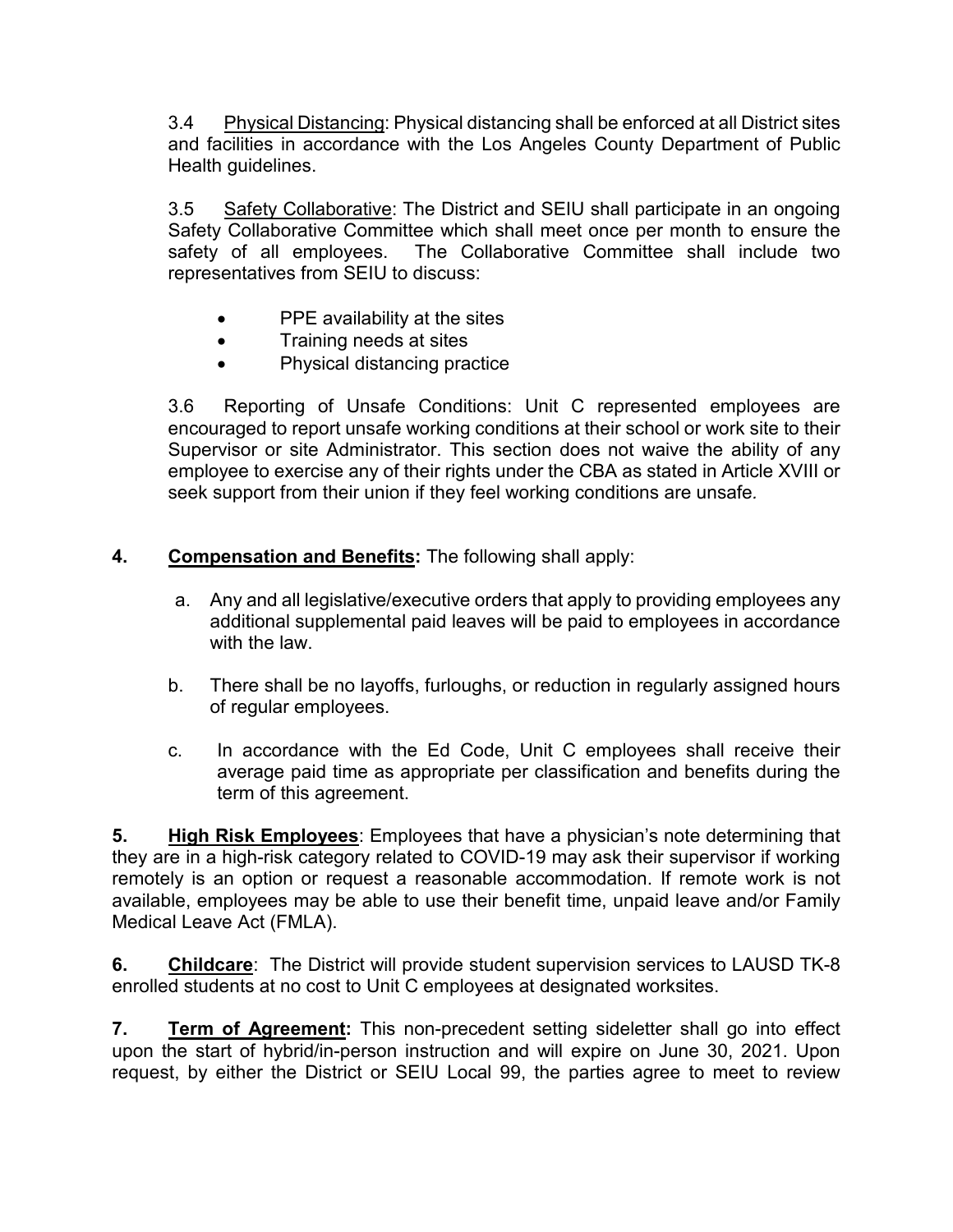progress. Except as modified herein, the parties' 2017-2020 Unit C Collective Bargaining Agreement shall remain in full force and effect pursuant to its terms.

If any other LAUSD bargaining unit agrees to compensation over and above what SEIU has negotiated, such terms shall be offered to SEIU, and shall be implemented upon agreement by SEIU.

Date of Agreement: \_\_\_December 4, 2020

Los Angeles Unified School District SEIU, Local 99

By: Cuthouy Distinguan By: